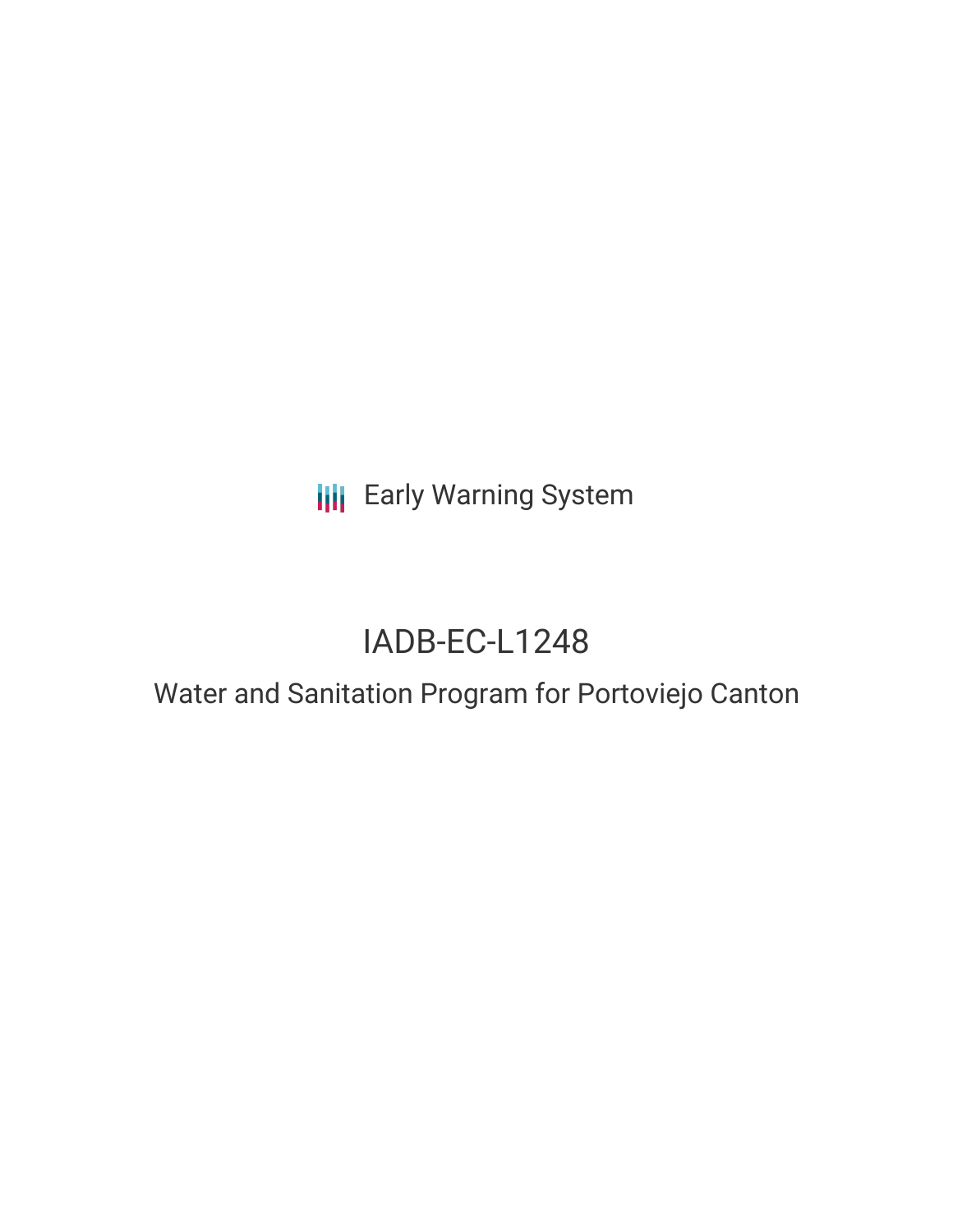#### **Quick Facts**

| <b>Countries</b>               | Ecuador                                |
|--------------------------------|----------------------------------------|
| <b>Specific Location</b>       | Portoviejo Canton                      |
| <b>Financial Institutions</b>  | Inter-American Development Bank (IADB) |
| <b>Status</b>                  | Approved                               |
| <b>Bank Risk Rating</b>        | B                                      |
| <b>Voting Date</b>             | 2019-11-27                             |
| <b>Sectors</b>                 | Water and Sanitation                   |
| <b>Investment Type(s)</b>      | Loan                                   |
| <b>Investment Amount (USD)</b> | $$27.50$ million                       |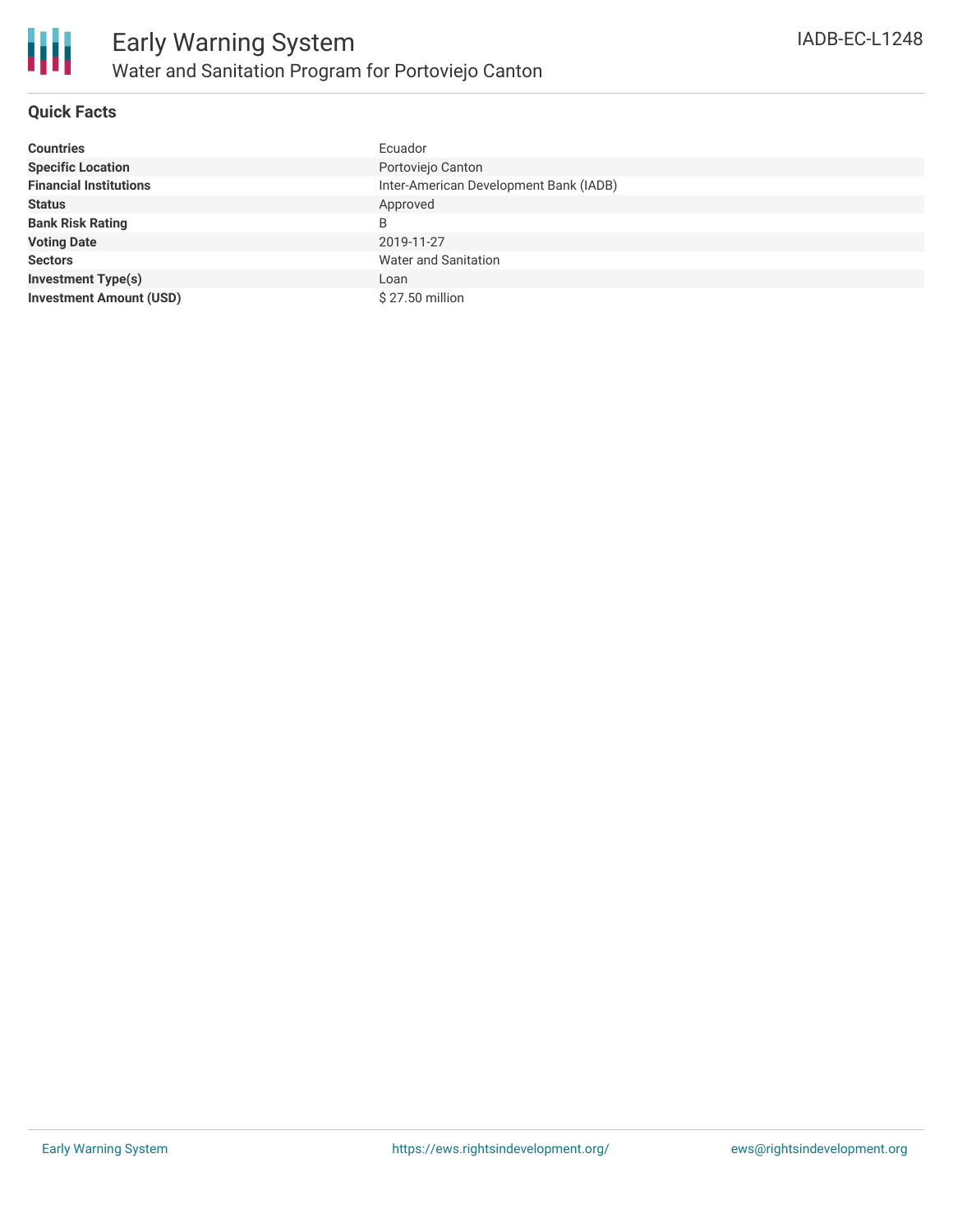

#### **Project Description**

According to the Bank's website, this project finances the improvement of water and sanitation services in Portoviejo Canton. Specifically, this will entail: (i) expansion and improvements of access to water and sanitations services; and (ii) improvement of the management of water and sanitation services through the implementation of efficiency programmes.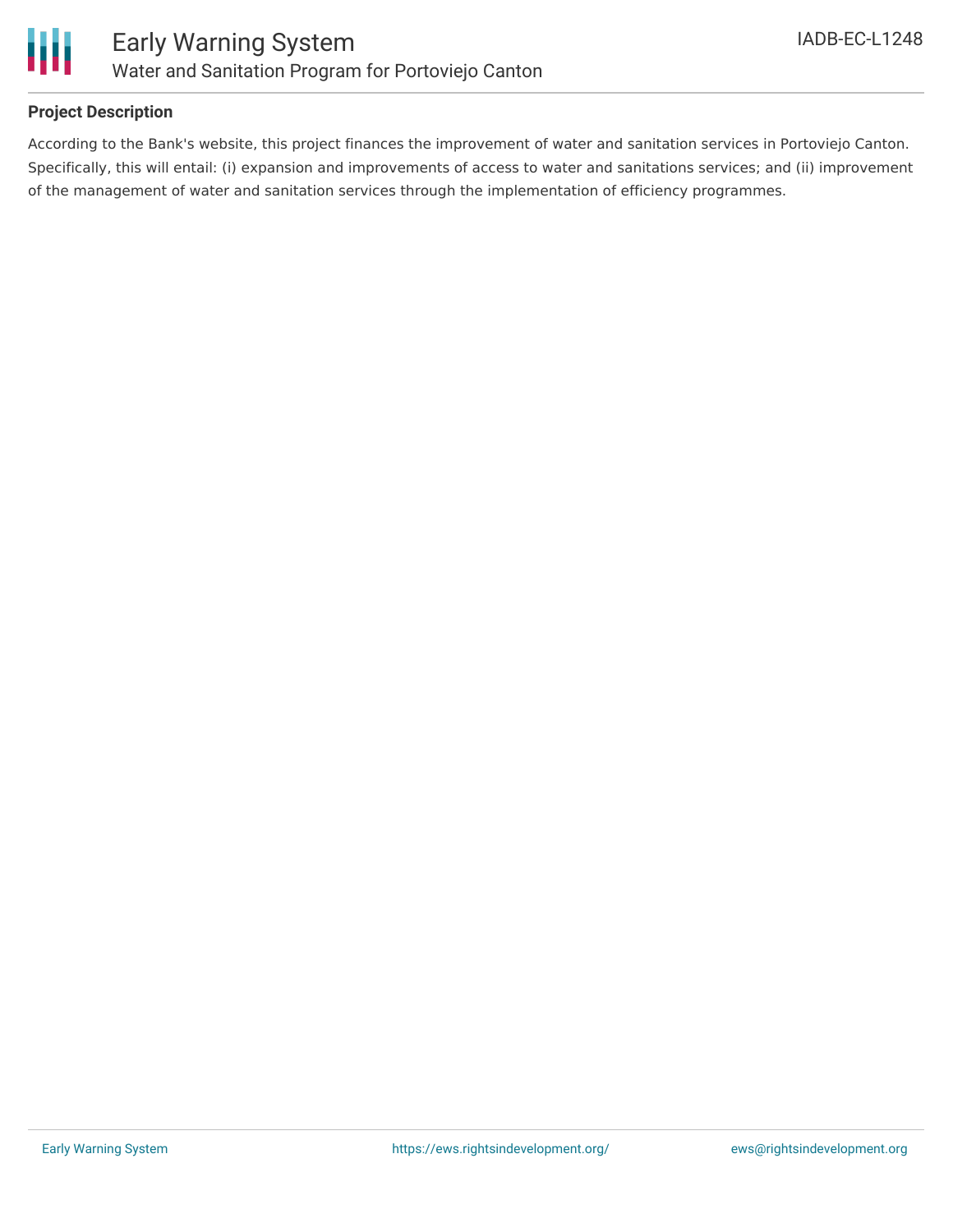

## Early Warning System Water and Sanitation Program for Portoviejo Canton

#### **Investment Description**

• Inter-American Development Bank (IADB)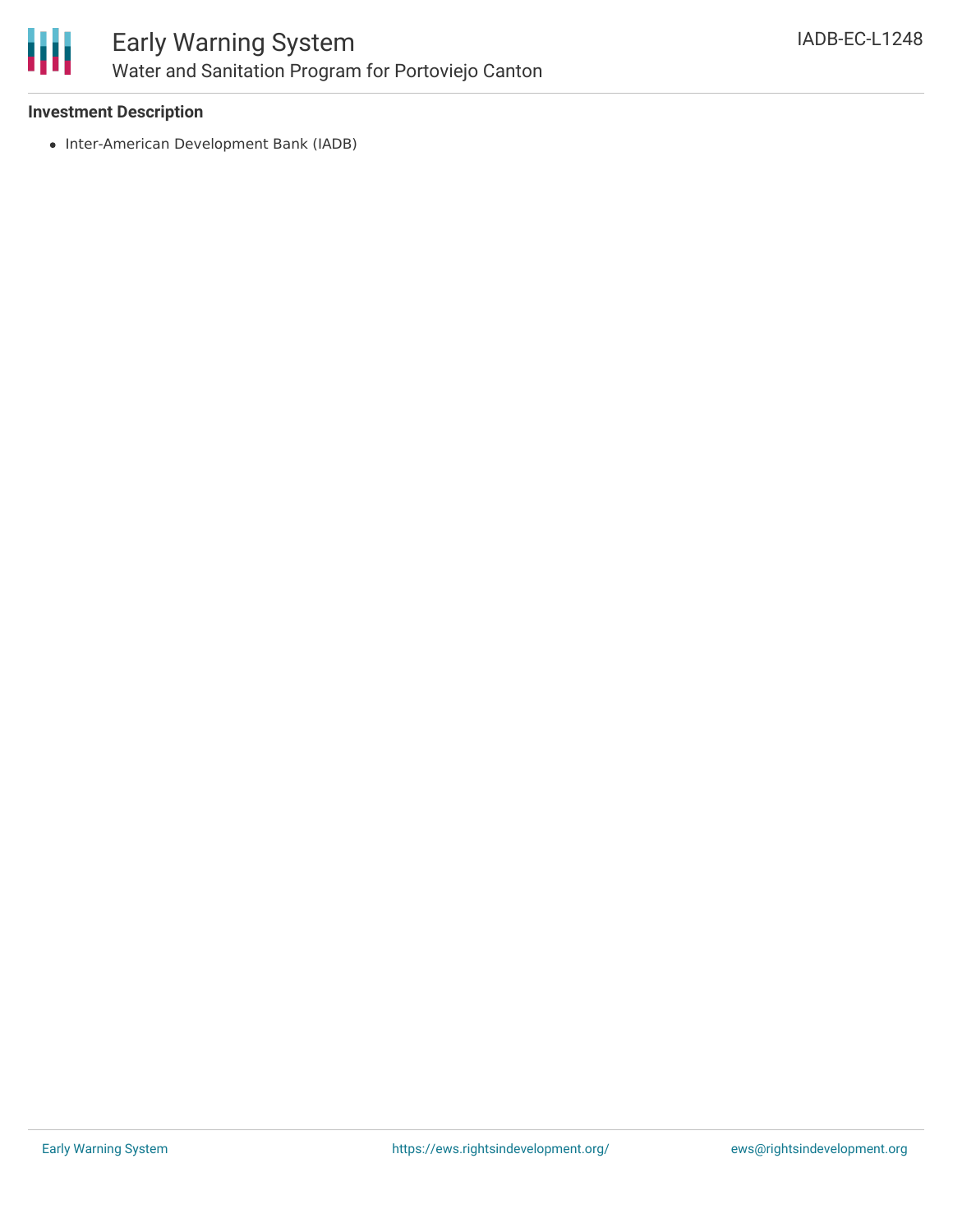

### **Contact Information**

No contact information available at time of writing.

#### **ACCOUNTABILITY MECHANISM OF IADB**

The Independent Consultation and Investigation Mechanism (MICI) is the independent complaint mechanism and fact-finding body for people who have been or are likely to be adversely affected by an Inter-American Development Bank (IDB) or Inter-American Investment Corporation (IIC)-funded project. If you submit a complaint to MICI, they may assist you in addressing the problems you raised through a dispute-resolution process with those implementing the project and/or through an investigation to assess whether the IDB or IIC is following its own policies for preventing or mitigating harm to people or the environment. You can submit a complaint by sending an email to MICI@iadb.org. You can learn more about the MICI and how to file a complaint at http://www.iadb.org/en/mici/mici,1752.html (in English) or http://www.iadb.org/es/mici/mici,1752.html (Spanish).